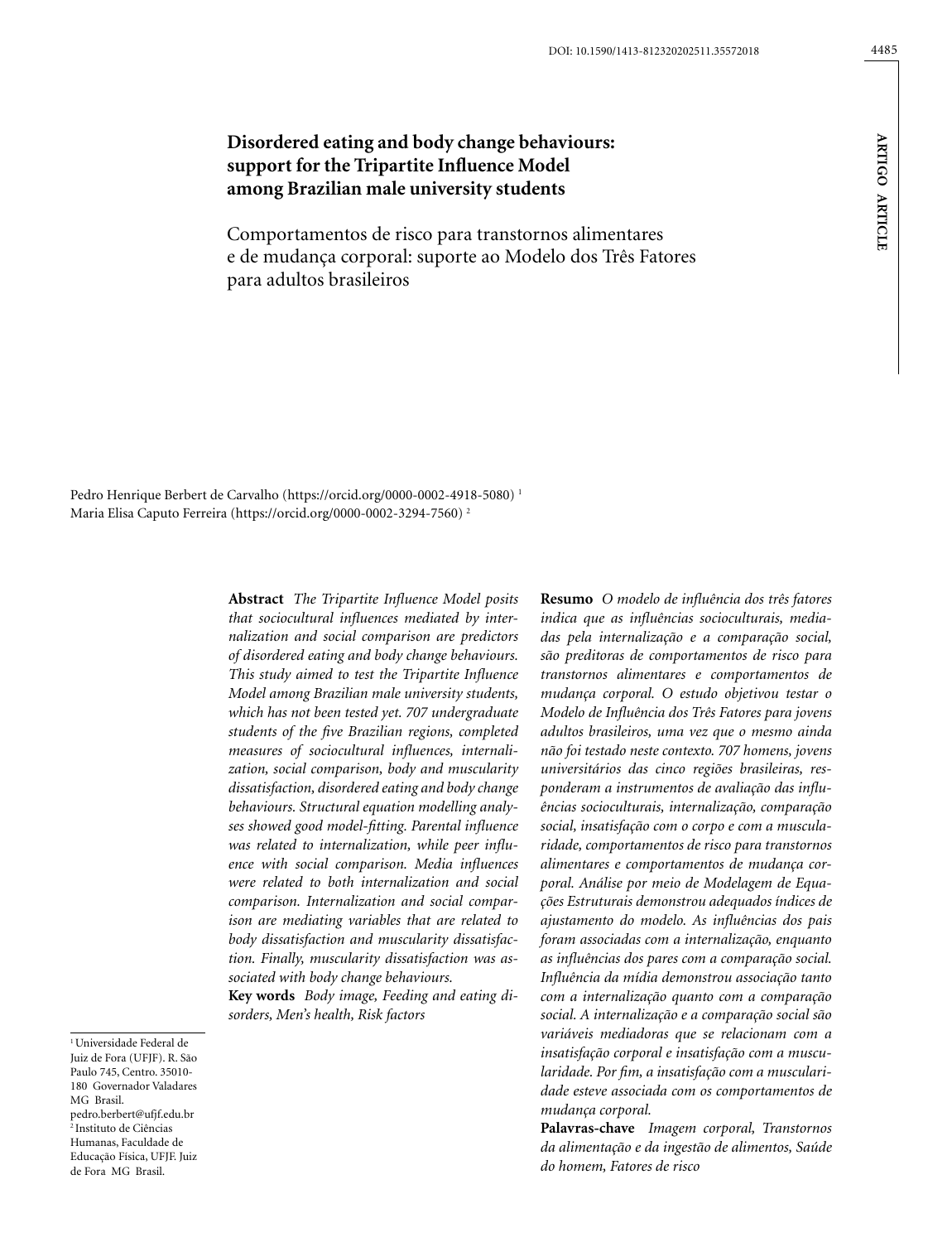## **Introduction**

Research has demonstrated an array of negative consequences associated with body image disturbance and eating pathology such as poor self-esteem and unhealthy weight control practices<sup>1,2</sup>, poor impulse control and social anxiety<sup>3</sup>, and abuse of anabolic androgenic steroids<sup>4,5</sup>. Researchers have consequently sought to understand the aetiology and maintenance of these disorders to illuminate potential points of intervention<sup>2,6</sup>.

To assess the risk factors associated with the development of disordered eating among women, Thompson et al.<sup>7</sup> developed the Tripartite Influence Model, which is based on sociocultural theories of body image disturbances and disordered eating<sup>8,9</sup>. This model posits that individuals are pressured by powerful social agents (e.g., parents, peers, and the media) to adhere to culturally sanctioned appearance ideals, which is mediated by the internalization of social body-ideal and appearance social comparison behaviours. Internalization is the process of adopting a body ideal created by society as one's own standards and body goal<sup>7,10</sup>, whereas social comparison denotes the frequent behaviour of self-evaluation using other individuals as a basis of comparison $11,12$ .

There is a historical relationship between studies on body image disturbance and eating disorders in the female population, which has contributed to the belief that men would be free from these disorders<sup>13,14</sup>. Strother et al.<sup>15</sup> argue that eating disorders in males are underdiagnosed, undertreated, and misunderstood.

However, in recent years there has been a considerable increase in the number of research studies on body image and eating disorders in men. Researchers have shown that body image disturbances are also present in men, and they are concerned with acquiring more muscle mass and attaining a more defined body<sup>16,17</sup>. The drive for muscularity appears to be the major male body image concern<sup>13,14,16</sup>. However, both women and men may be concerned with both body weight and muscularity. The drive for thinness and the drive for muscularity are not mutually exclusive constructs<sup>18,19</sup>.

Although male body image has received considerably less research attention, extant studies indicate that internalization of the muscular-ideal is significantly associated with increased body dissatisfaction, negative affect, and unhealthy behaviours aimed at increasing muscle size<sup>12,16,20</sup>. In turn, social comparison is significantly associated with muscularity dissatisfaction and body change behaviours<sup>12,20</sup>. Body change behaviours may be understood as adopted strategies in an attempt to achieve an idealized physical appearance, such as the abuse of anabolic androgenic steroids and food supplements, and excessive practice of physical exercise with the goal of increasing muscle mass<sup>4,5,17,21</sup>.

In view of this discussion, it is necessary to evaluate specific theoretical models to understand body image disturbance, disordered eating and body change behaviours in men. It reiterates the fact that male body image and eating disorders in the population must be investigated. Moreover, the Tripartite Influence Model was also evaluated with adolescent men<sup>22,23</sup> and young adults<sup>12,20,24</sup>.

Van den Berg et al.<sup>24</sup> posit that the model is valid to understand body image disturbance in men; however, the authors highlighted the need to further examine processes that are involved in the development of body dissatisfaction in males. Methodological concerns should be considered with respect to the evaluation of the Tripartite Influence Model in men, such as the use of specific measurement instruments for the male population<sup>20</sup>. Moreover and according to Karazsia and Crowther<sup>20</sup>, the Tripartite Influence Model is a robust aetiological model, particularly when constructs are assessed in ways that are reliable and valid for this population.

More recently, Karazsia and Crowther<sup>12</sup> re-evaluated the Tripartite Influence Model, including a new variable: body change behaviours. In this study, body change behaviours were conceptualized as the practice of excessive physical exercise to the point of causing muscular injury and behaviours oriented towards muscular gain, such as the use of dietary supplements and high protein intake. The final model was similar to the original model proposed by Thompson et al.<sup>7</sup>, which included a relational path between Internalization and Social Comparison. It should also be noted that a direct relational path between social influence factors and body change behaviours was verified, which indicates that parents, peers and the media may exert a strong influence on these behaviours, regardless of the influence of internalization or social comparison<sup>12</sup>.

The Tripartite Influence Model has been evaluated in different countries with various cultural backgrounds, including Brazilian adolescents<sup>25</sup> and young adult women<sup>8</sup>; however, the model validity has not been tested with Brazilian male university students. The model's validation by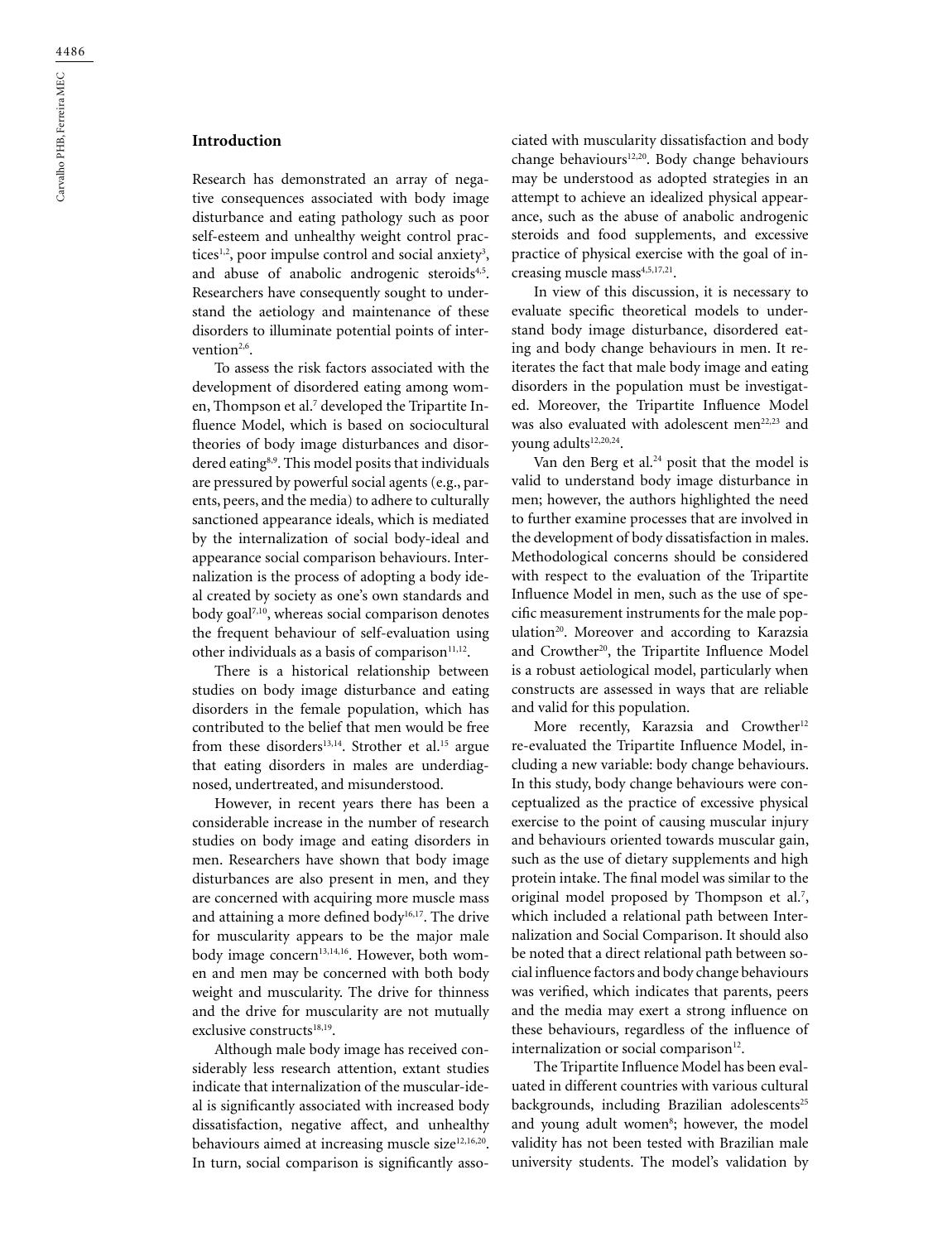4487

the previously cited studies does not exempt it from testing for use with the Brazilian male population. The incidence and extent of body dissatisfaction and disordered eating are culturally specific and has gender bias; therefore, specific attention should be paid to cultural and gender characteristics in evaluating these variables<sup>26</sup>.

A population-based study conducted in Bra $zil<sup>27</sup>$  indicated a prevalence of 60.5% of body dissatisfaction in men. Risk behaviours for eating disorders are present in 15.4% of Brazilian male university students<sup>28</sup>. A perfect, athletic and young body is the main ideological concern in the Brazilian population<sup>29</sup>. Edmonds<sup>30</sup> suggested that physical appearance is an essential element in the construction of a national Brazilian identity.

Considering the importance of physical appearance for Brazilian men and the influence of cultural aspects on body image disturbance and disordered eating, the present study aimed to evaluate a revised version of the Tripartite Influence Model of disordered eating and body change behaviours among Brazilian male university students. In general, we hypothesized that the proposed model would be valid and reliable for use with Brazilian male university students.

#### **Method**

#### **Participants**

An online calculator that consisted of implementing the guidelines of Westland<sup>31</sup> was used to determine sample size. The effect size was estimated at .10 based on previous sociocultural model among Brazilian female university students<sup>8</sup>. With this effect size, power of .80, nine latent variables and 82 observed variables, and 5% significance level $31$ , the minimal sample size to detect an effect was calculated to be equal to 666 individuals.

Seven hundred seven  $(N = 707)$  Brazilian male university students, aged 21-35 years  $(M_{\text{max}})$  $= 23.98$ , standard deviation (SD)  $= 4.07$ ), participated in this study. Thus, our sample size was sufficient to test the hypothesized model. As a basic assumption for applying the statistical method to test the theoretical model (Structural Equation Modelling) $32$ , a heterogenic sample was used. Participants were recruited by convenience after being contacted by associated researchers (research groups, co-workers, past partnerships) in higher education institutions from Brazil's five regions (South, Southeast, Centre-West, North, and Northeast).

Male university students enrolled in Mathematical, Human, Applied Social and Health Sciences participated in the study. In total, individuals from 15 states (Acre, Amapá, Bahia, Espírito Santo, Goiás, Minas Gerais, Pará, Pernambuco, Rio de Janeiro, Rio Grande do Sul, Rondônia, Santa Catarina, São Paulo, Sergipe and Tocantins) distributed in 20 Brazilian cities from 35 different undergraduate courses took part in the present study.

#### **Measures**

*Sociodemographic data*. In order to characterize the sample, a sociodemographic questionnaire was used, which investigates the information on racial/ethnic background, anthropometry (self-reported stature and body mass for the calculation of body mass index) and socioeconomic family status. Regarding the classification of racial/ethnic background, the categories suggested by the Brazilian Institute of Geography and Statistics<sup>33</sup> was used, and for the anthropometric nutritional status the categories suggested by the World Health Organization<sup>34</sup> was used. The socioeconomic family status was evaluated by the Brazilian Economic Classification Criterion<sup>35</sup>.

*Sociocultural influences*. The Brazilian validated version of the Tripartite Influence Scale (TIS)36 was used to assess the influences of parents, peers, and the media on body image. The TIS consists of 39 items with a 5-point Likert scale  $(1 = always to 5 = never)$  and total scores that range from 39 to 195. Three separate subscales were also used: *parental influences*, *peer influences* and *media influences*. The scores for the subscales were inverted to bring them in line with the other scales applied in the present study (i.e., a higher score indicated a greater influence of the "phenomenon" in question).

*Internalization*. The general internalization and athletic internalization subscales of the Brazilian validated version of the Sociocultural Attitudes Towards Appearance Questionnaire-3 (SA-TAQ-3) $37$  were used to evaluate internalization of the social body-ideal. These two subscales total 11 self-reported items rated on a 5-point Likert scale (1 = *totally disagree* to 5 = *totally agree*) and total scores that range from 11 to 55, with higher scores indicating higher internalization.

*Social comparison*. The relative items (seven) of the Brazilian version of the Male Body Checking Questionnaire (MBCQ)<sup>38</sup> were used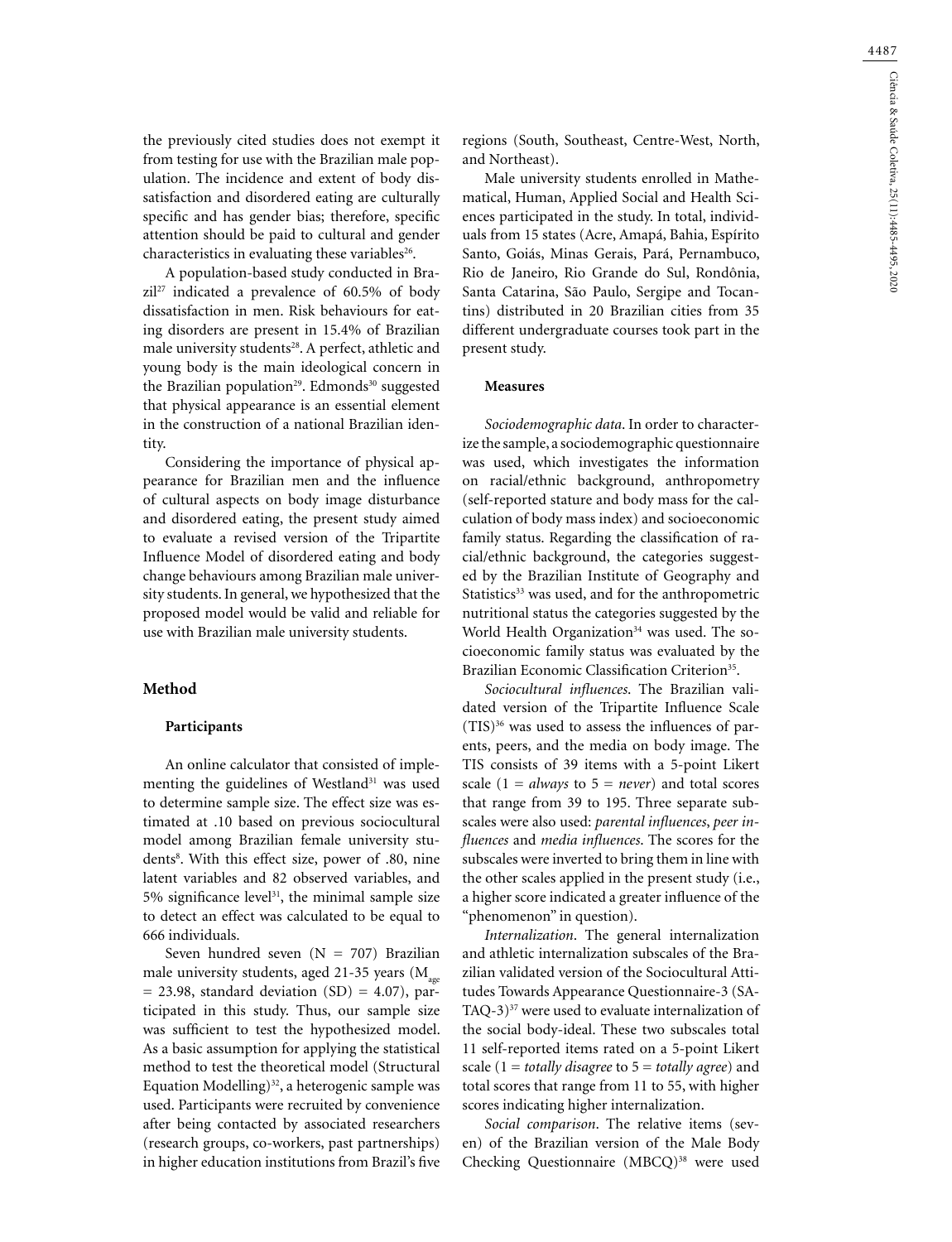to evaluate social comparison. Items are rated on a 5-point Likert scale  $(1 = never to 5 = very of$ *ten*), and total scores range from 7 to 49. A higher score indicates a higher frequency of social comparison.

*Body dissatisfaction*. The Brazilian validated short version of the Body Shape Questionnaire (BSQ)39 was used to evaluate concern with weight and shape. The short version of the BSQ consists of eight items rated with a 6-point Likert scale (1 = *never* to 6 = *always*) and total scores that range from 8 to 48. A greater score indicates a greater level of body dissatisfaction.

*Muscularity dissatisfaction*. The *oriented body image* factor of the Brazilian version of the Drive for Muscularity Scale (DMS)<sup>40</sup> was used to evaluate muscularity dissatisfaction. The five items are rated on a 6-point Likert scale (1 = *always* and  $6 = never$ , and total scores range from 5 to 30. The scores of each item were inverted to calculate the final score, in which a greater score indicates greater muscularity dissatisfaction.

*Body change behaviours*. The *muscularity oriented-behaviour* factor of the Brazilian version of the DMS40 was used to assess body change behaviours. Seven items are rated on a 6-point Likert scale ( $1 = always$  and  $6 = never$ ), and total scores range from 7 to 42. As performed for the *oriented body image* factor of the DMS, the scores for each item were inverted to calculate the final score.

*Disordered eating*. A simplified self-reporting questionnaire, adapted and tested for the Brazilian context, was used to evaluate disordered eating41. The questionnaire is composed of two questions and investigates the frequency of overeating/binge eating and the use of methods to control weight gain and potential compensatory mechanisms for excessive food intake such as induced vomiting, use of laxatives and diuretics, and restrictive diet and fasting<sup>41</sup>. The construct was standardized by transforming the answer options into a 4-point Likert scale<sup>42</sup> to enable screening of disordered eating against the other questionnaires used in this study, which are ordinal (Likert scale): *never* = 1; *less than once a week*  $= 2$ ; *once a week* = 3; *twice a week or more* = 4.

#### **Procedures**

After evaluating institutions that were potentially interested in participating in this research (as previously mentioned by contacting associated researchers), the academic departments of the respective universities were contacted, the

research objectives were outlined, and professors were invited to participate in data collection. Data collection was performed during class time. The participants were informed of the study objectives and all data acquisition procedures. The author's Institutional Research Ethics Committee approved the study, and all participants signed an informed consent form*.*

#### **Data analysis**

Data regarding racial/ethnic background, socioeconomic status and anthropometric data were expressed as relative frequencies. Scores obtained from the questionnaires were presented as means and standard deviations. Analyses of the skewness and kurtosis were performed to determine the univariate and multivariate distributions<sup>31</sup>. Mahalanobis distance  $(D^2)$  and VIF (Variance Inflation Factor) values were used to test for the presence of outliers and multicollinearity, respectively<sup>31,43</sup>. The Pearson correlation coefficient was used to test the association between variables  $(r_{\text{person}})$ , while the internal consistency was determined using Cronbach's alpha coefficient (*α*), where a coefficient of .70 or greater is considered acceptable<sup>44</sup>. Correlations of .20, .40, and .60 were considered small, moderate, and strong, respectively45.

The proposed model (Figure 1) was evaluated using Structural Equation Modelling with the Maximum Likelihood estimation method<sup>31</sup>. Goodness of fit was determined using the following tests<sup>31,43</sup>: Chi-Square (*χ*<sup>2</sup>), Corrected Chi-Square (*χ²/df*), Comparative Fit Index (CFI), Parsimony Comparative Fit Index (PCFI), and Root Mean Square Error of Approximation (RMSEA). The following values were considered acceptable<sup>43</sup>:  $\chi^2$  (the lower, the better; p > .05),  $\chi^2/df$ (less than 5), CFI (greater than .80), PCFI (greater than .60), and RMSEA (between .05 and .10).

The model was refined by respecifying it using modification indices (Lagrange Multipliers) with values greater than  $11^{31,43}$ . The local goodness of fit was determined via factor weighting (*λ*) and assessing the reliability of individual items, whereas the significance of causal paths was measured by performing a Z-test of critical ratios<sup>31,43</sup>. Non-significant paths were not referenced in the final model.

A descriptive and inferential analysis was performed using the Statistical Package for Social Sciences version 21.0 (SPSS Inc., Chicago, United States), adopting a 5% significance level ( $p < .05$ ). Structural Equation Modelling was performed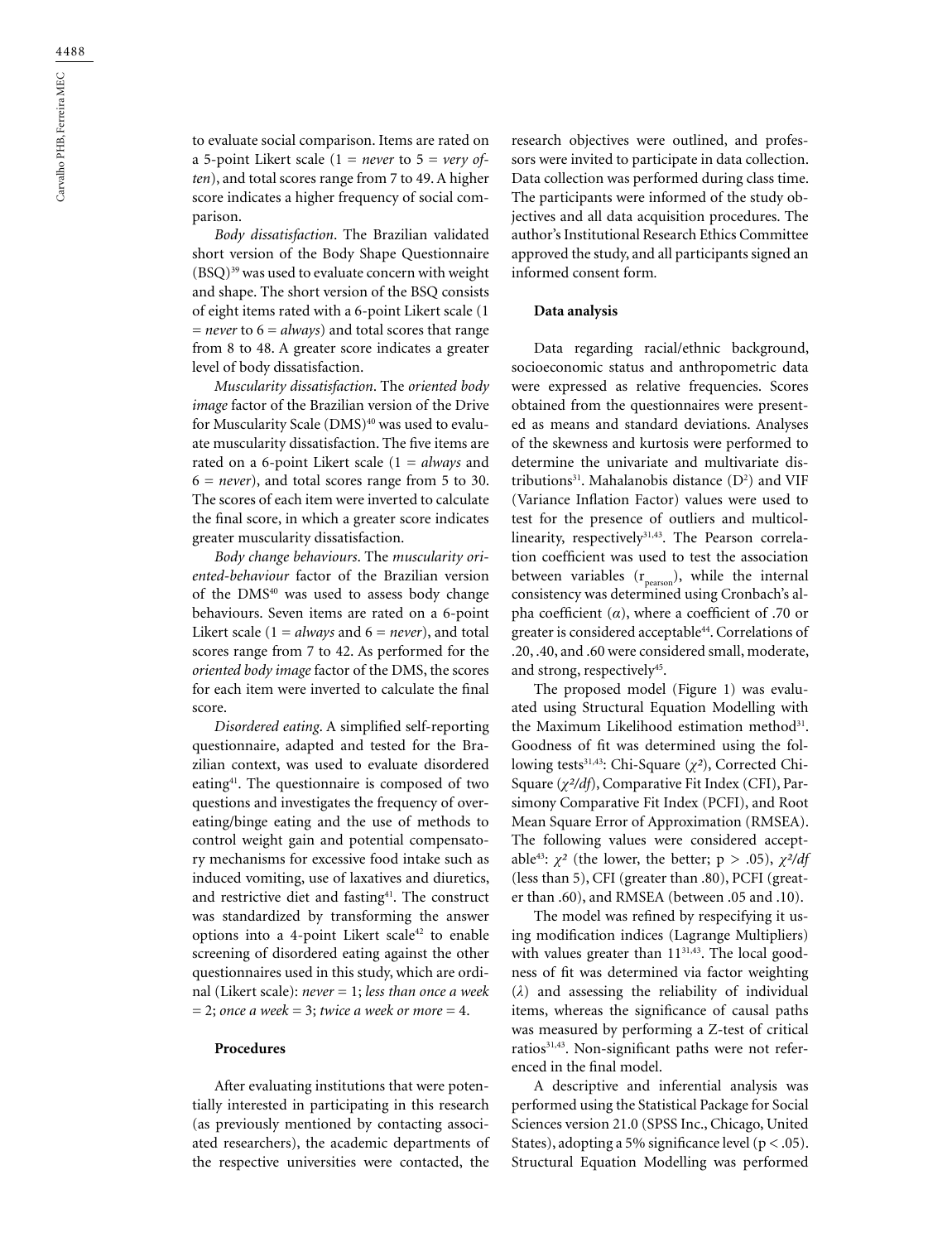

**Figure 1**. Tripartite Influence Model of disordered eating and body change behaviours among Brazilian male university students.

using the statistical software package Analysis of Moment Structures (AMOS) version 21.0.

#### **Results**

Seven hundred seven  $(N = 707)$  Brazilian male university students participated in this study. The racial/ethnic background of the participants was 54.46% white, 33.56% dark skinned, 8.91% black and 3.07% multi-racial. Approximately two thirds of the sample (61.67%) were normal weight, 29% overweight, 6.08% obese and only 3.25% underweight. In terms of socioeconomic family status, most participants reported being middle class (76.81%), whereas 10.18% and 13.01% reported they were upper and lower class, respectively.

Means, SDs, and internal consistencies of the applied instruments are presented in Table 1. All measuring instruments exhibited satisfactory internal consistency. Analyses of the skewness and kurtosis indicated multivariate normality of the data. The VIF values were less than five, which indicates an absence of multicollinearity.

All latent variables were correlated (Table 2). Significant moderate correlations ( $r_{\text{person}} \ge$ .40) were identified between: Parental influences and Peer influences, Media influences and Internalization, Internalization and Body change behaviours, Internalization and Muscularity dissatisfaction, Social comparison and Muscularity dissatisfaction, Social comparison and Body change behaviours, Muscularity dissatisfaction and Body change behaviours, and Body dissatisfaction and Disordered eating. A strong correla-

tion was identified between Internalization and Social comparison ( $r_{\text{pearson}} = .65$ ,  $p = .001$ ).

Structural Equation Modelling indicated a poor fit of the proposed model  $(\chi^2)(3177)$  = 11789.509, p = .0001, *χ²/df* = 3.71, CFI = .77, PCFI  $= .74$ , RMSEA  $= .063$  [90%CI  $= .062$ -.064]). In addition, in analysing the causal paths, three were not statistically significant: Parental influences  $\rightarrow$ Social comparison, Peer influences  $\rightarrow$  Internalization and Body dissatisfaction → Disordered eating. The model was re-specified, removing non-significant paths. After analysis, the adjustment indexes indicated an improvement in the model fit (*χ²* (2790) = 10548.421; p = .0001; *χ²/ df* = 3.78; CFI = .79; PCFI = .75; RMSEA = .064 [90%CI = .062-.065]). The *χ²* value decreased, and increases in the CFI and PCFI were identified. The *χ²/df* value and RMSEA remained adequate43. All causal paths were significant (Table 3). The local goodness of fit was adequate, with all *λ* greater than .4031,43. The Fitted Tripartite Influence Model with regression weights among Brazilian male university students are presented in Figure 2.

#### **Discussion**

This study aimed to evaluate the Tripartite Influence Model for Brazilian male university students. The importance of this study is emphasized by the need to better understand the aetiology and maintenance of body image disturbance and disordered eating to illuminate potential intervention points<sup>2,6</sup>. The importance attributed to physical appearance in the Brazilian population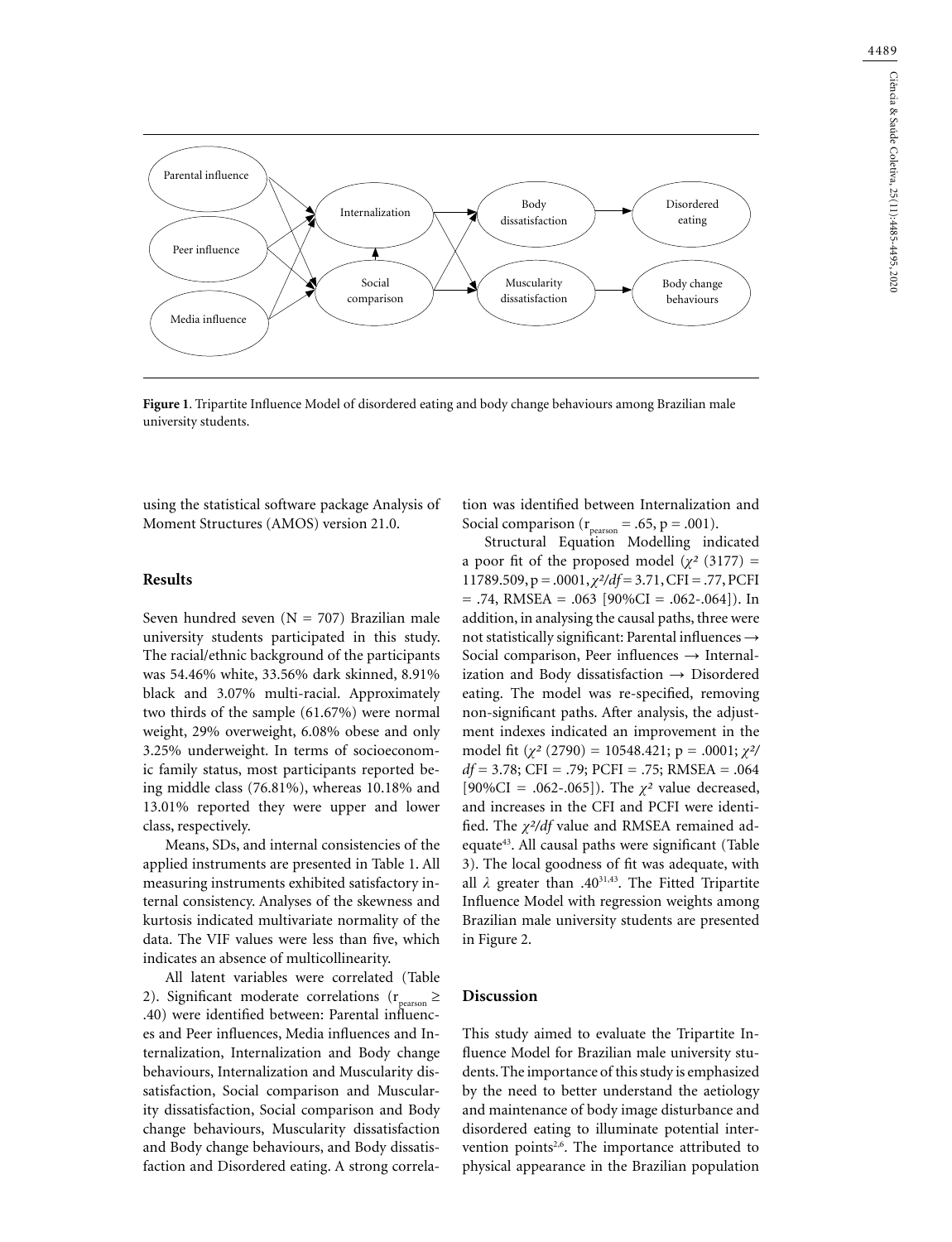Our results indicated that the proposed model is adequate. Nearly all indexes exhibited satisfactory values. The re-specified model showed

**Table 1**. Descriptive analysis (mean and standard deviation) and internal consistency of the total number of participants (N = 707).

| <b>Variables</b>                  | Internal consistency   | Descriptive   |  |
|-----------------------------------|------------------------|---------------|--|
|                                   | (Cronbach's $\alpha$ ) | Mean $(SD)$   |  |
| TIS (Parental influence)          | .87                    | 34.92 (10.85) |  |
| TIS (Peer influence)              | .89                    | 27.51 (8.46)  |  |
| TIS (Media influence)             | .81                    | 23.20(7.56)   |  |
| SATAO-3 (Internalization)         | .91                    | 27.73 (10.49) |  |
| MBCO (Social comparison)          | .93                    | 13.70(6.40)   |  |
| BSQ-8 (Body dissatisfaction)      | .84                    | 16.16(7.92)   |  |
| DMS (Muscularity dissatisfaction) | .91                    | 16.12(7.51)   |  |
| DMS (Body change behaviours)      | .84                    | 13.97 (7.38)  |  |
| Disordered eating                 | .70                    | 6.21(1.63)    |  |

SD: Standard Deviation; TIS: Tripartite Influence Scale; SATAQ-3: Sociocultural Attitudes Towards Appearance Questionnaire-3; MBCQ: Male Body Checking Questionnaire; BSQ-8: Body Shape Questionnaire short version; DMS: Drive for Muscularity Scale.

| Table 2. Correlation between latent variables of the Tripartite Influence Model of disordered eating and body |
|---------------------------------------------------------------------------------------------------------------|
| change behaviours among Brazilian male university students ( $N = 707$ ).                                     |

| <b>Variables</b>                     |     | 2   | 3   | 4   | 5   | 6   | 7   | 8   | 9 |
|--------------------------------------|-----|-----|-----|-----|-----|-----|-----|-----|---|
| 1. TIS (Parental influences)         | ٠   |     |     |     |     |     |     |     |   |
| 2. TIS (Peer influences)             | .42 |     |     |     |     |     |     |     |   |
| 3. TIS (Media influences)            | .26 | .37 |     |     |     |     |     |     |   |
| 4. SATAQ-3 (Internalization)         | .24 | .28 | .40 | ۰   |     |     |     |     |   |
| 5. MBCQ (Social comparison)          | .17 | .30 | .29 | .65 |     |     |     |     |   |
| 6. BSQ-8 (Body dissatisfaction)      | .29 | .38 | .37 | .32 | .24 |     |     |     |   |
| 7. DMS (Muscularity dissatisfaction) | .21 | .28 | .27 | .56 | .50 | .37 |     |     |   |
| 8. DMS (Body change behaviours)      | .25 | .25 | .27 | .40 | .45 | .14 | .50 |     |   |
| 9. Disordered eating                 | .17 | .23 | .19 | .14 | .19 | .47 | .14 | .12 |   |

All correlations are significant at .001 level (two-tailed). TIS: Tripartite Influence Scale; SATAQ-3: Sociocultural Attitudes Towards Appearance Questionnaire-3; MBCQ: Male Body Checking Questionnaire; BSQ-8: Body Shape Questionnaire short version; DMS: Drive for Muscularity Scale.

| Table 3. Non-standardized estimates and significance of paths between latent variables of the Tripartite Influence |  |
|--------------------------------------------------------------------------------------------------------------------|--|
| Model of disordered eating and body change behaviours among Brazilian male university students ( $N = 707$ ).      |  |

| Paths                                                           | ß    | <b>SE</b> | <b>CR</b> | p        |
|-----------------------------------------------------------------|------|-----------|-----------|----------|
| Social comparison $\leftarrow$ Peer influences                  | .393 | .069      | 5.704     | $.0001*$ |
| Social comparison $\leftarrow$ Media influences                 | .285 | .085      | 3.370     | $.0001*$ |
| Internalization $\leftarrow$ Parental influences                | .116 | .056      | 2.082     | $.037*$  |
| Internalization $\leftarrow$ Media influences                   | .261 | .063      | 4.173     | $.0001*$ |
| Internalization $\leftarrow$ Social comparison                  | .484 | .034      | 14.106    | $.0001*$ |
| Body dissatisfaction $\leftarrow$ Social comparison             | .120 | .058      | 2.082     | $.037*$  |
| Muscularity dissatisfaction $\leftarrow$ Social comparison      | .585 | .083      | 7.031     | $.0001*$ |
| Body dissatisfaction $\leftarrow$ Internalization               | .403 | .065      | 6.159     | $.0001*$ |
| Muscularity dissatisfaction $\leftarrow$ Internalization        | .649 | .094      | 6.942     | $.0001*$ |
| Body change behaviours $\leftarrow$ Muscularity dissatisfaction | .233 | .021      | 10.880    | $.0001*$ |

 $\beta$  = estimate; SE = standardized error; CR = critical ratio; p = p value. \*p < .05.

Carvalho PHB, Ferreira MEC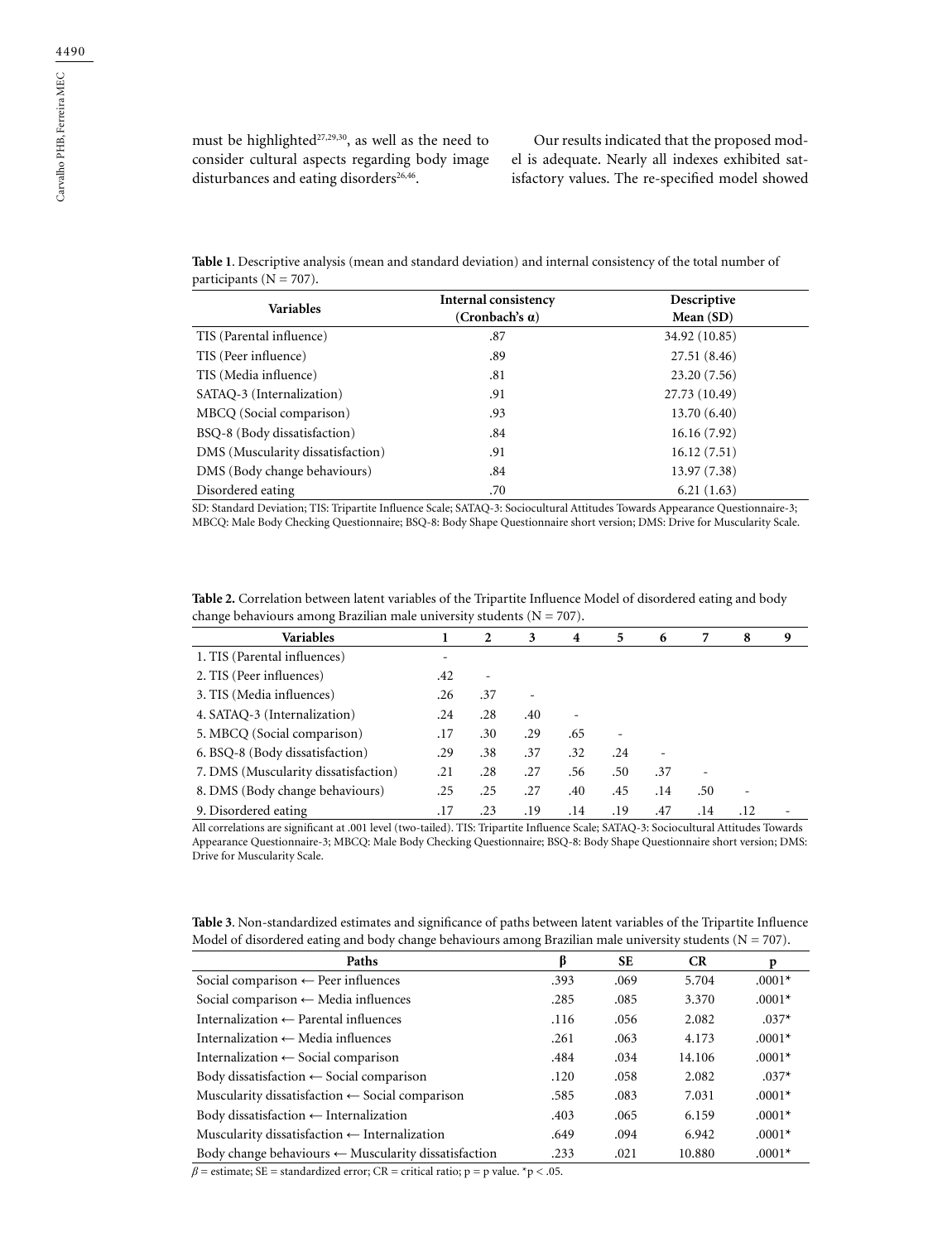

**Figure 2**. Fitted Tripartite Influence Model of disordered eating and body change behaviours among Brazilian male university students.

\*Regression weights ( $p < .05$ ).

an adequate fit with substantial improvements in the adjustment indexes, and all causal paths were significant. However, the *χ²* test was also significant, and the CFI value was slightly less than .80  $(CFI = .79)$ .

With regards to the  $\chi^2$  test, it has been established that this test is sensitive to the sample size<sup>31,43</sup>. Therefore, we used the absolute index (*χ²/df*), which indicated an adequate value (less than  $5)^{43}$ . Regarding the CFI, its parsimony index (PCFI) was taken into account. It performs a correction of the relative index (CFI) by a penalty factor associated with the complexity of the proposed theoretical model<sup>43</sup>. The CFI is independent of the sample size; however, it is penalized by the model's complexity<sup>43</sup>, which is high in the case of the present research. Thus, the use of the PCFI corrects the reduction in the CFI, taking into account the degrees of freedom of the test model and the independent model. Therefore, based on this discussion, the fitted Tripartite Influence Model of disordered eating and body change behaviours among Brazilian male university students was considered adequate.

Similar to the original model proposed by Thompson et al.<sup>7</sup> and the model proposed by Karazsia and Crowther<sup>20</sup>, the model tested in the present study is considered a full mediation model. The conducted analyses did not indicate improvements in the model adjustment through the inclusion of direct paths between sociocultural influences (parental, peer and media) and Body dissatisfaction, Muscularity dissatisfaction or Body change behaviours. In this sense, Internalization and Social comparison are full mediating variables. In other words, they explain "how" or "why" sociocultural influences predict or cause body dissatisfaction and muscularity dissatisfaction.

Regarding Peer influences, a non-significant pathway of this variable with Internalization was identified. The way in which peers lead to Internalization occurs indirectly through the Social comparison. Carvalho et al.<sup>8</sup> reported a similar result in a study with Brazilian women. According to the authors, this result indicates a specific characteristic in relation to the way in which Brazilian women internalize social ideals.

The authors also suggest the influence of the measurement tool used to assess Internalization<sup>8</sup>. The SATAQ-3<sup>37</sup> internalization index was developed with a focus on media influence on body image. Thus, a greater association between Media influences and Internalization is justified in relation to the other sociocultural variables. Moreover, our results showed a higher correlation between Media influences and Internalization ( $r_{\text{person}} = .40$ ,  $p = .001$ ) than the correlations between Internalization and Parental influences  $(r_{\text{pearson}} = .24, p = .001)$  and Peer influences  $(r_{\text{pearson}})$  $= .28, p = .001$ ). Thus, we believed that the phenomenon observed in Brazilian women in relation to Internalization<sup>8</sup> also occurs among male university students in this country.

Another non-significant causal pathway was identified between Parental influences and Social Comparison. The reasons this causal path was not significant in the Brazilian population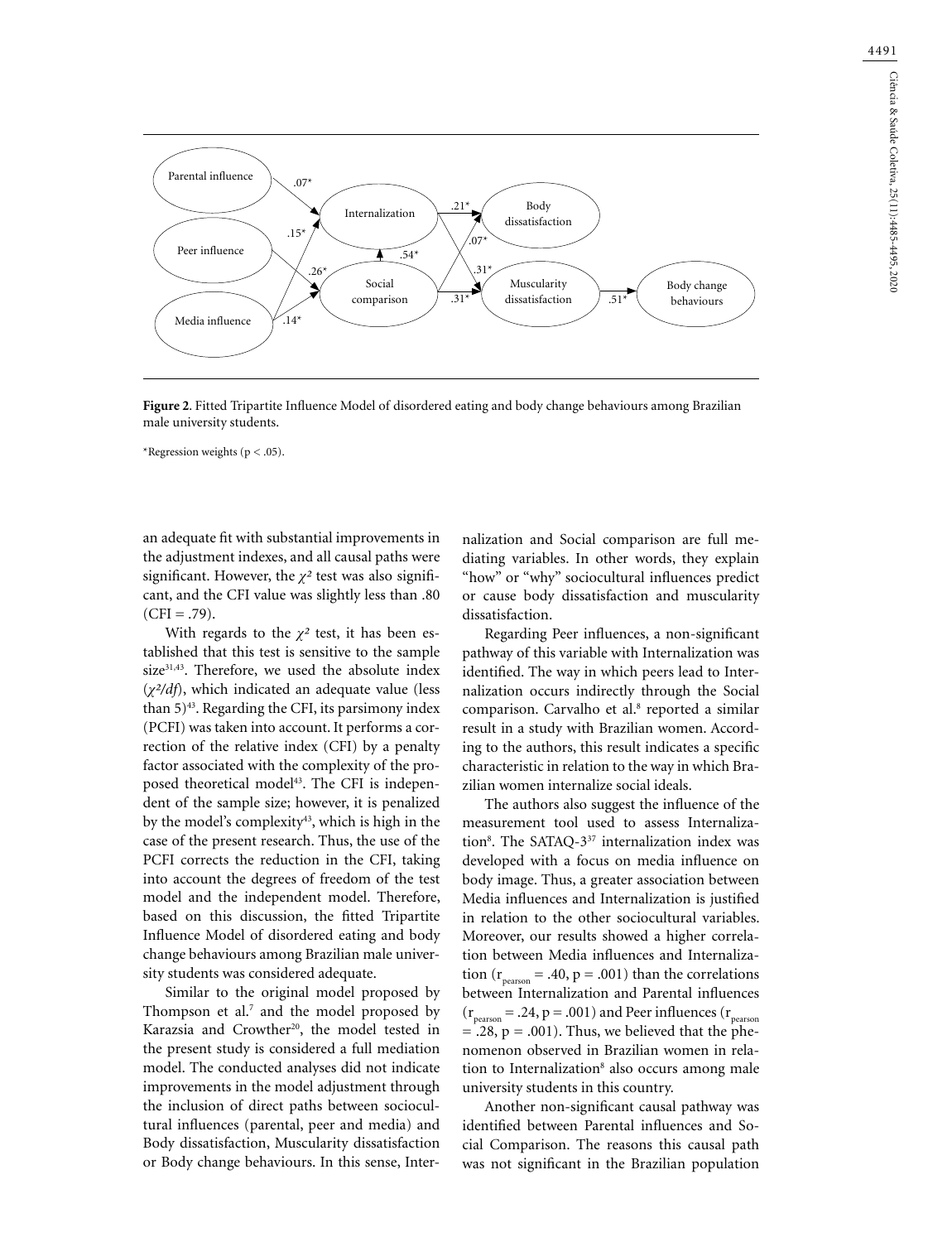remain unclear. Again, it is possible that the measurement instrument contributed to this result. The *parental influences* subscale of the Tripartite Influence Scale36 has items that refer to the direct and indirect influences of parents on the need for weight loss and diets. Considering that the ideal body for men is featured by a figure with a muscular body, it is possible that these parental messages do not interfere in the way Brazilian male university students adhere to Social comparison. To confirm these hypotheses future studies should invest in implementing instruments with greater ability to capture the male peculiarities with respect to their bodies. For example, the SATAQ- $4^{47}$  is a promising instrument in this context. However, it still has not had its validity and reliability confirmed for the Brazilian population.

An important aspect to consider is the finding that previous studies<sup>12,20</sup> have evaluated sociocultural influences as a unique latent variable. Specifically, parents, peers and media were used together to create the latent variable "sociocultural influences". The assertion that sociocultural factors lead to Internalization and Social comparison may not be true if the operationalization of the variables is performed jointly. For example, it is possible that Parental influences and Media influences act incisively on Internalization when evaluated together, and Peer influences do not contribute to the causal path. However, if "sociocultural influence" is operationalized by joining the items of the three factors, the non-influence of the peers may be hidden. For this reason, the three sociocultural factors were used separately in the present research to enable evaluating the influence of each factor on the Internalization and Social comparison.

However, of all the obtained results, what is most striking is the finding that the Body dissatisfaction remained in the fitted model. It is highlighted that (to the best of our knowledge) this investigation is the first study that included both Body dissatisfaction  $\rightarrow$  Disordered eating and Muscularity dissatisfaction  $\rightarrow$  Body change behaviour paths in a single theoretical model based on the Tripartite Influence Model. According to some authors, male body image concerns have been neglected for years, and after accepting the fact that these subjects suffer body image disturbances, the focus was exclusively on musculari $ty<sup>4,13</sup>$ . However, the amount of adipose tissue, as well as body shape are important aspects for men because in order to reach a defined body, it is necessary to reduce the amount of body fat<sup>13</sup>. As

previously discussed, the drive for thinness and the drive for muscularity are not mutually exclusive constructs<sup>18</sup>. Therefore, our results indicate that body dissatisfaction is an important issue for Brazilian male university students because it is potentially linked to the pursuit of a muscular body.

Nevertheless, there was a non-significant path between Body dissatisfaction and Disordered eating; thus, the latter latent variable was removed from the final model. Strother et al.15 noted that male eating disorders remain misunderstood. In order to better understand the development of eating disorders in men, it is necessary to move away from the logic of what occurs in women<sup>15</sup>. The relationship between men and food appears to be different from that observed in women<sup>15</sup>. Our results reinforce the idea that the phenomenon of eating disorders in men is complex and therefore requires measurement instruments capable of capturing the peculiarities of individuals of this sex in relation to disordered eating behaviours associated with the pathology of eating disorders.

The present research provides important information and expands the debate regarding body image disturbances, disordered eating and the body change behaviours among men. It is also worth noting that the study is important for providing a specific theoretical model for Brazilian male university students. For example, the results indicate that Parental influences do not lead to Social comparison and Peer influences do not lead to Internalization. Internalization and Social comparison are important factors for the development of body dissatisfaction and muscularity dissatisfaction among men. Furthermore, Body dissatisfaction proves to be important for Brazilian young men, even though it has not led to disordered eating. Intervention programmes should consider these associations.

There are limitations to this study that are important to acknowledge. First, the cross-sectional design does not enable a causality analysis. It is possible to delineate hypothetical causal relationships between the independent (exogenous) and dependent (endogenous) variables<sup>31,43</sup> through Structural Equation Modelling. Thus, the method simulates the causal relationship through the combination of statistical techniques such as factor analysis and path analysis; however, it does not allow for classic causal analyses, such as those verified in longitudinal designs. Second, although male university students from different regions of Brazil were evaluated, we em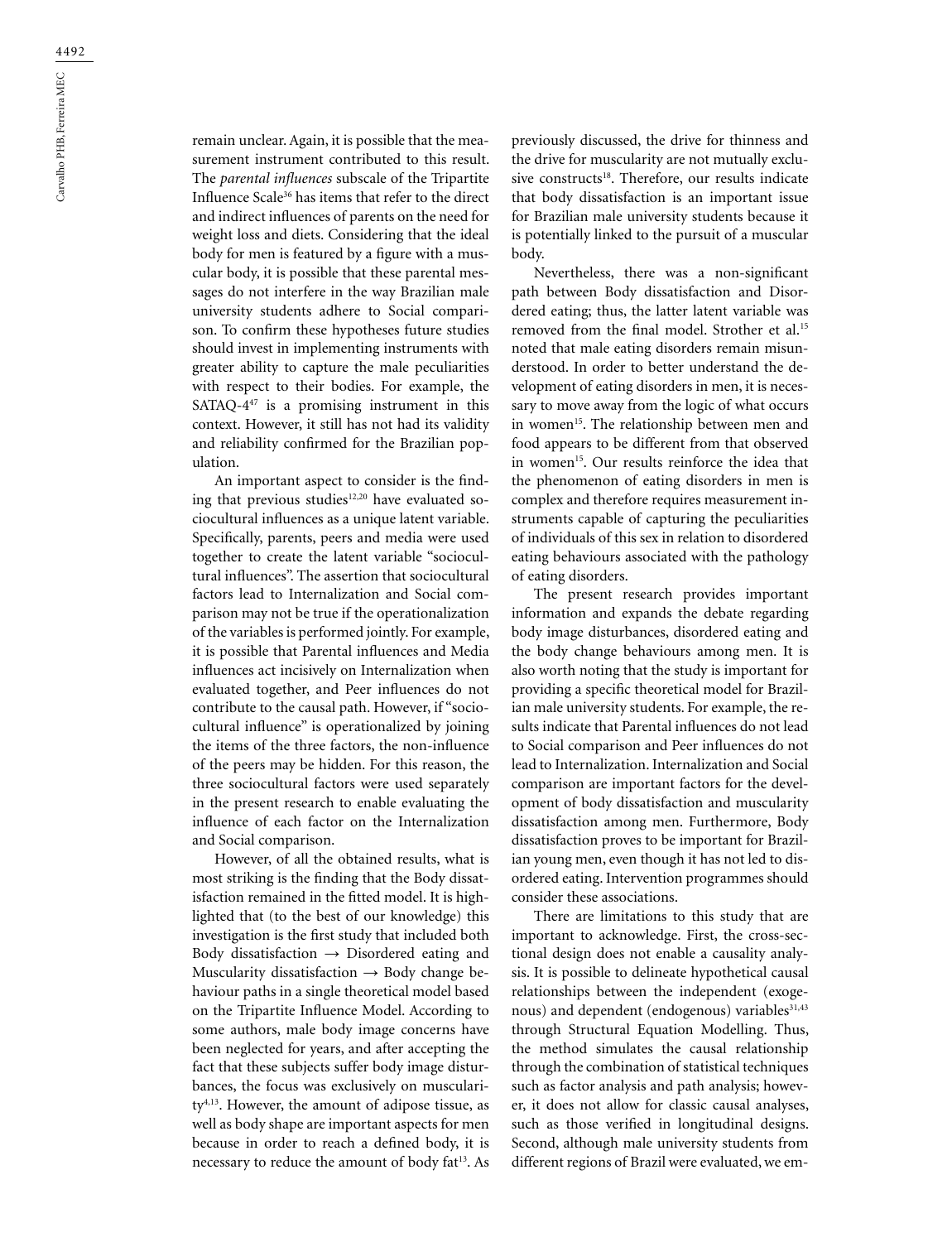ployed a sample selection by convenience. Finally, measurement instruments, although mostly psychometrically evaluated for the Brazilian male population, remain focused on the drive for thinness, such as the Tripartite Influence Scale<sup>36</sup> and SATAQ-337. However, the SATAQ-3, for example, has been used in other studies with the male population<sup>3,12,20</sup>.

Given the complexity and multifaceted nature of body image and disordered eating, further research is merited to test different models that include explanatory variables which were not considered in this study. The specificities of men with respect to these two constructs may have other intervening variables which have not been previously tested.

### **Collaborations**

PHB Carvalho and MEC Ferreira participated in all stages of the research, considering data delineation, analysis and interpretation; writing of the article and approval of the version to be published.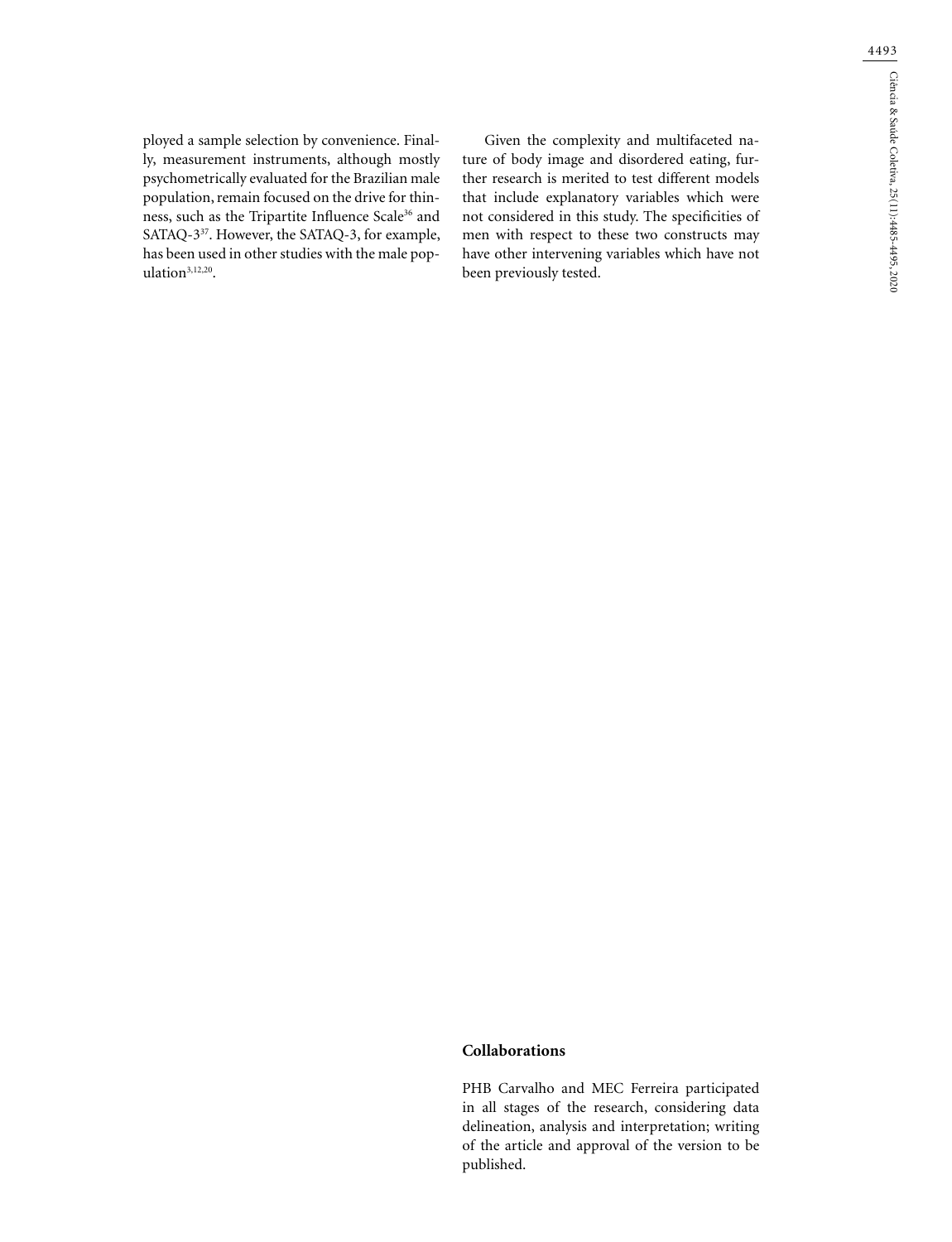## **References**

- 1. Stice E. A prospective test of the dual-pathway model of bulimic pathology: Mediating effects of dieting and negative affect. *J Abnorm Psychol* 2001; 110(1):124- 135.
- 2. Stice E. Risk and maintenance factors for eating pathology: a meta-analytic review. *Psychol Bull* 2002; 128(5):825-848.
- 3. Dakanalis A, Zanetti AM, Riva G, Colmegna F, Volpato C, Madeddu F, Clerici M. Male body dissatisfaction and eating disorder symptomatology: Moderating variables among men. *J Health Psychol* 2015; 20(1):80- 90.
- 4. Cafri G, Thompson JK, Ricciardelli L, McCabe M, Smolak L, Yesalis C. Pursuit of the muscular ideal: Physical and psychological consequences and putative risk factors. *Clin Psychol Rev* 2005; 25(2):215-239.
- 5. Pope HG, Khalsa JH, Bhasin S. Body image disorders and abuse of anabolic-androgenic steroids among men. *JAMA* 2017; 317(1):23-24.
- 6. Cash TF, Smolak L. *Body image: a handbook of science, practice, and prevention*. 2nd ed. New York: Guilford Press; 2011.
- 7. Thompson JK, Heinberg LJ, Altabe M, Tantleff-Dunn S. *Exacting beauty: theory, assessment, and treatment of body image disturbance.* Worcester: American Psychological Association; 1999.
- 8. Carvalho PHB, Alvarenga MS, Ferreira MEC. An etiological model of disordered eating behaviors among Brazilian women. *Appetite* 2017; 116:164-172.
- 9. Tiggemann M. Sociocultural perspectives on human appearance and body image. In: Cash TF, Smolak L, editors. *Body image: a handbook of science, practice, and prevention*. 2nd ed. New York: Guilford Press; 2011. p. 12-9.
- 10. Karazsia BT, van Dulmen MH, Wong K, Crowther JH. Thinking meta-theoretically about the role of internalization in the development of body dissatisfaction and body change behaviors. *Body Image* 2013; 10(4):433-441.
- 11. Festinger L. A theory of social comparison processes. *Hum Relations* 1954; 7(2):117-140.
- 12. Karazsia BT, Crowther JH. Sociocultural and psychological links to men's engagement in risky body change behaviors. *Sex Roles* 2010; 63(9-10):747-756.
- 13. Cafri G, Thompson JK. Measuring male body image: A review of the current methodology. *Psychol Men Masculinity* 2004; 5(1):18-29.
- 14. Thompson JK, Cafri G. *The muscular ideal: psychological, social, and medical perspectives*. Worcester: American Psychological Association; 2007.
- 15. Strother E, Lemberg R, Stanford SC, Turberville D. Eating disorders in men: underdiagnosed, undertreated, and misunderstood. *Eat Disord* 2012; 20(5):346- 355.
- 16. Edwards C, Tod D, Molnar G. A systematic review of the drive for muscularity research area. *Int Rev Sport Exerc Psychol* 2014; 7(1):18-41.
- 17. McCreary DR, Sasse DK. An exploration of the drive for muscularity in adolescent boys and girls. *J Am Coll Health* 2000; 48(6):297-304.
- 18. Kelley CCG, Neufeld JM, Musher-Eizenman DR. Drive for thinness and drive for muscularity: Opposite ends of the continuum or separate constructs? *Body Image* 2010; 7(1):74-77.
- 19. Murray SB, Rieger E, Hildebrandt T, Karlov L, Russell J, Boon E, Dawson RT, Touyz SW. A comparison of eating, exercise, shape, and weight related symptomatology in males with muscle dysmorphia and anorexia nervosa. *Body Image* 2012; 9(2):193-200.
- 20. Karazsia BT, Crowther JH. Social body comparison and internalization: Mediators of social influences on men's muscularity-oriented body dissatisfaction. *Body Image* 2009; 6(2):105-112.
- 21. Smolak L, Murnen SK, Thompson JK. Sociocultural influences and muscle building in adolescent boys. *Psychol Men Masculinity* 2005; 6(4):227-239.
- 22. Halliwell E, Harvey M. Examination of a sociocultural model of disordered eating among male and female adolescents. *Br J Health Psychol* 2006; 11(2):235-248.
- 23. Jones DC, Bain N, King S. Weight and muscularity concerns as longitudinal predictors of body image among early adolescent boys: A test of the dual pathways model. *Body Image* 2008; 5(2):195-204.
- 24. Van den Berg P, Paxton SJ, Keery H, Wall M, Guo J, Neumark-Sztainer D. Body dissatisfaction and body comparison with media images in males and females. *Body Image* 2007; 4(3):257-268.
- 25. Fortes LS, Filgueiras JF, Oliveira FC, Almeida SS, Ferreira MEC. Modelo etiológico dos comportamentos de risco para os transtornos alimentares em adolescentes brasileiros do sexo feminino. *Cad Saude Publica* 2016; 32(4):e000024115.
- 26. Rodgers R, Chabrol H, Paxton, SJ. An exploration of the tripartite influence model of body dissatisfaction and disordered eating among Australian and French college women. *Body Image* 2011; 8(3):208-215.
- 27. Silva DAS, Nahas MV, Sousa TF, Del Duca GF, Peres KG. Prevalence and associated factors with body image dissatisfaction among adults in southern Brazil: a population-based study. *Body Image* 2011; 8(4):427- 431.
- 28. Reis JAD, Silva Júnior CRR, Pinho LD. Factors associated with the risk of eating disorders among academics in the area of health. *Rev Gaucha Enferm* 2014; 35(2):73-78.
- 29. Rocha E, Frid M. In perfect shape media representations of women's health in Brazil. *Mediterr J Soc Sci* 2013; 4(9):474-481.
- 30. Edmonds A. 'The poor have the right to be beautiful': cosmetic surgery in neoliberal Brazil. *J R Anthropol Inst* 2007; 13(2):363-381.
- 31. Westland JC. Lower bounds on sample size in structural equation modeling. *Electronic Commerce Res Appl* 2010; 9(6):476-487.
- 32. Kline RB. *Principles and practice of structural equation modelling*. 3rd ed. New York: Guilford Press; 2011.
- 33. Instituto Brasileiro de Geografia e Estatística (IBGE). *Características étnico-raciais da população: Classificações e identidades*. Rio de Janeiro: IBGE; 2013.